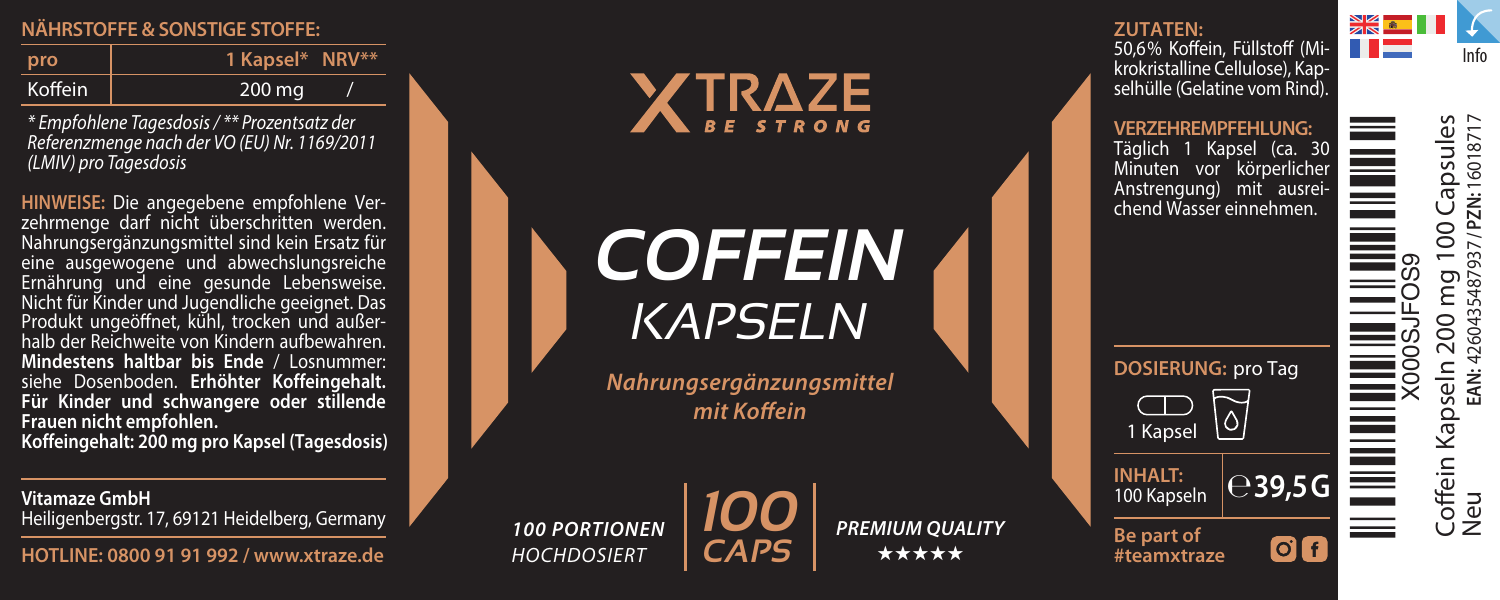# **CAFFEINE / CAFEÍNA / CAFFEINA / CAFÉINE / CAFEÏNE**

Food supplement / Complemento alimenticio / Integratore alimentare / Complément alimentaire / Voedingssupplementen

# **RECOMMENDATION / INSTRUCCIONES / INDICAZIONI / CONSEILS D´UTILISATION / AANBEVOLEN DOSERING**

EN: Take 1 capsule daily (approx. 30 minutes before physical exertion) with sufficient water. ES: Tome 1 cápsula diaria (unos 30 minutos antes del esfuerzo físico) con suficiente agua. IT: Prendere 1 capsula al giorno (cir 30 minuti prima dello sforzo sico) con suciente acqua. **FR:**Prendre 1 capsule par jour (environ 30 minutes avant l'eort physique) avec susamment d'eau. **NL:** Dagelijks 1 capsule (ongeveer 30 minuten voor de fysieke inspanning) met voldoende water nemen.

### **DIRECTIONS / NOTAS / NOTE / NOTES / NOTITIE**

**EN:** The recommended dose should not be exceeded. Dietary supplements are not a substitute for a balanced and varied diet and a healthy lifestyle. Not suitable for children and minors. Store the product unopened, cool, dry and out of reach of children. **High caeine content. Not recommended for children or pregnant or breast-feeding women. Best before end** / Lot number: see bottom. **ES:** No exceda la cantidad de consumo recomendada. Los complementos alimenticios no sustituyen una dieta equilibrada y variada ni un estilo de vida saludable. No apto para niños y adolescentes. Mantener el producto sin abrir, fresco, seco y fuera del alcance de los niños. **Contenido elevado de cafeína. No recomendado para niños ni mujeres embarazadas o en período de lactancia. Consumir preferentemente antes del n de** / número de lote: ver el fondo de la lata. IT: Non superare la quantità di consumo consigliata. Gli integratori alimentari non sostituiscono una dieta equilibrata e varia e uno stile di vita sano. Non adatto a bambini e adolescenti. Tenere il prod chiuso, fresco, asciutto e fuori dalla portata dei bambini. **Elevato tenore di caeina. Non raccomandato per i bambini e durante la gravidanza e l'allattamento. Resistente almeno no alla ne** / numero di lotto: vedi lattina in basso. **FR:** Ne pas dépasser la quantité de consommation recommandée. Les compléments alimentaires ne remplacent pas une alimentation équilibrée et variée et non plus un mode de vie sain. Ne convient pas aux enfants et aux adolescents. Conserver le produit dans son emballage intact, au frais, au sec et hors de portée des enfants. **Teneur élevée en caféine, déconseillé aux enfants et aux femmes enceintes**  ou allaitantes. Au moins durable jusqu'à la fin / numéro de lot : voir le fond de la boîte. NL: De aanbevolen dagelijkse dosering niet overschrijden. Voedingssupplementen zijn geen vervanging voor een evenwichtige, gevarieerde voeding en een gezonde levensstijl. Niet voor kinderen en tieners geschikt. Goed gesloten, droog en bij koele kamertemperatuur bewaren, buiten bereik van kinderen houden. **Hoog cafeïnegehalte. Niet aanbevolen voor kinderen en vrouwen die zwanger zijn of borstvoeding geven.Ten minste houdbaar tot einde /** lotnummer: aangegeven op bodem van het blikje.